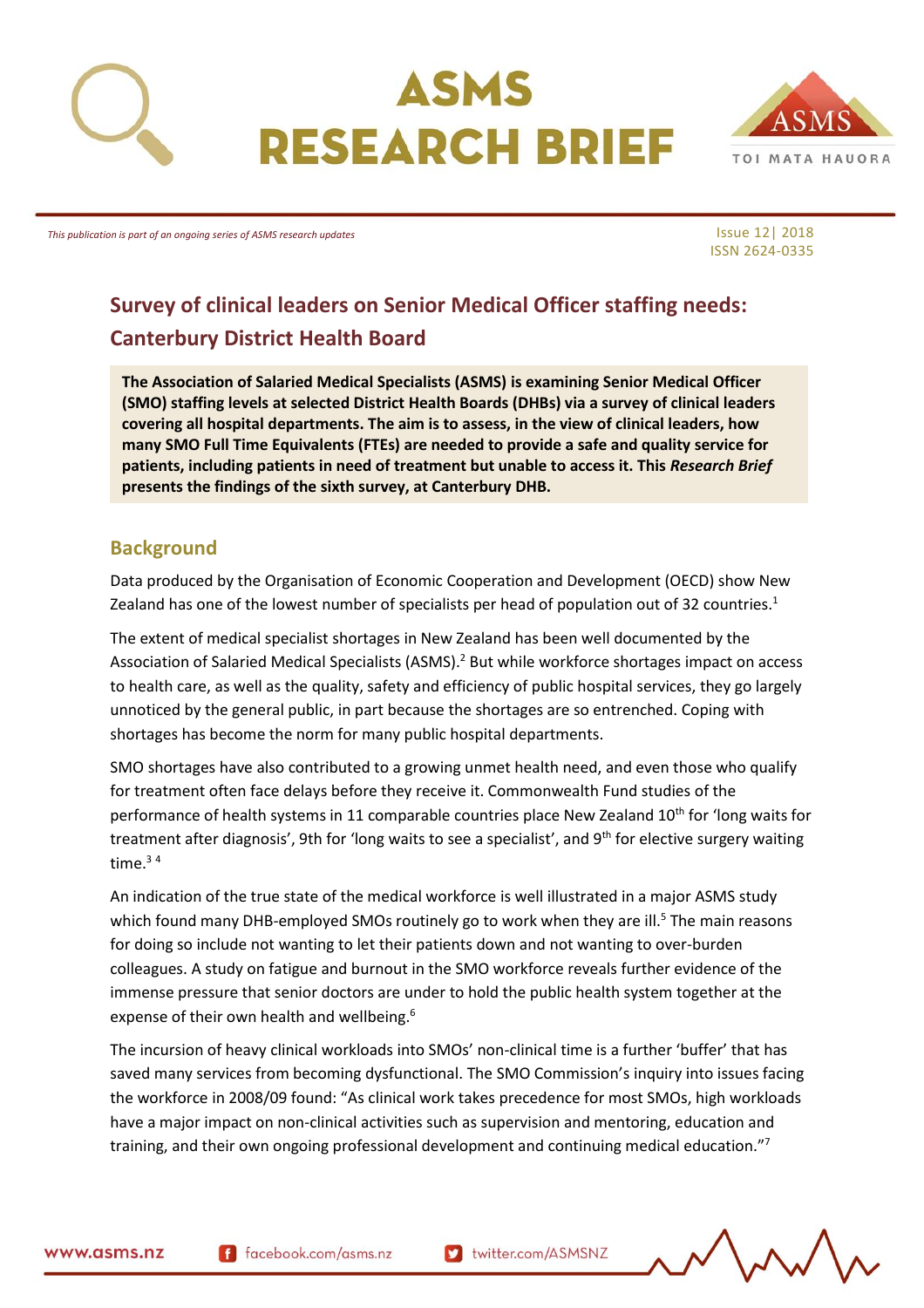All the indications are that this situation has not improved; if anything, it is now worse. Non-clinical time may not involve direct contact with patients, but it is a vital part of SMOs' work which ultimately has a significant effect on patient care and safety, as well as cost-efficiency.

None of this is good for delivering high quality patient centred care which, according to a growing body of evidence, not only leads to better health outcomes for people but also helps to reduce health care costs by improving safety and by decreasing the use of diagnostic testing, prescriptions, hospitalisations and referrals. Genuine patient-centred care will remain only an aspiration in New Zealand until specialists are able to spend more quality time with patients and their families to develop the partnerships that lie at the heart of this approach.

Nor are specialist shortages good for distributed clinical leadership, which is critical for implementing patient centred care. Making the best use of the experience and insights of specialist staff is vital for fostering an environment supporting high-quality patient-clinician interaction, for there is broad consensus that this is where ultimately patient-centred care is determined. Involving senior doctors in the design and implementation of patient-centred processes is an important way to ensuring the whole clinical team is engaged in these endeavours.

There is now strong consensus internationally that distributed clinical leadership is the required model to meet the challenges facing health care systems around the world.

In view of these ongoing issues the ASMS is conducting a series of studies using a survey of clinical leaders in selected DHBs to ascertain how many specialists are required, in their assessment, to provide safe, good quality and timely health care for those who need it. This report is the sixth in the series, which began with surveys at Hawke's Bay, MidCentral, Capital & Coast, Nelson-Marlborough and Counties Manukau DHBs. The estimated SMO staffing shortfall to provide safe, quality and timely health care is shown in Figure 1. The results of ASMS research on the effects of these shortfalls on the health and wellbeing of SMOs is summarised in Figure 2. The full results of the staffing surveys and research are available at the links below.



#### <span id="page-1-0"></span>**Figure 1: Estimated SMO staffing shortfall as a percentage of current staffing allocations**

Source: ASMS surveys of clinical leaders. Full reports available: https://www.asms.org.nz/publications/researchbrief/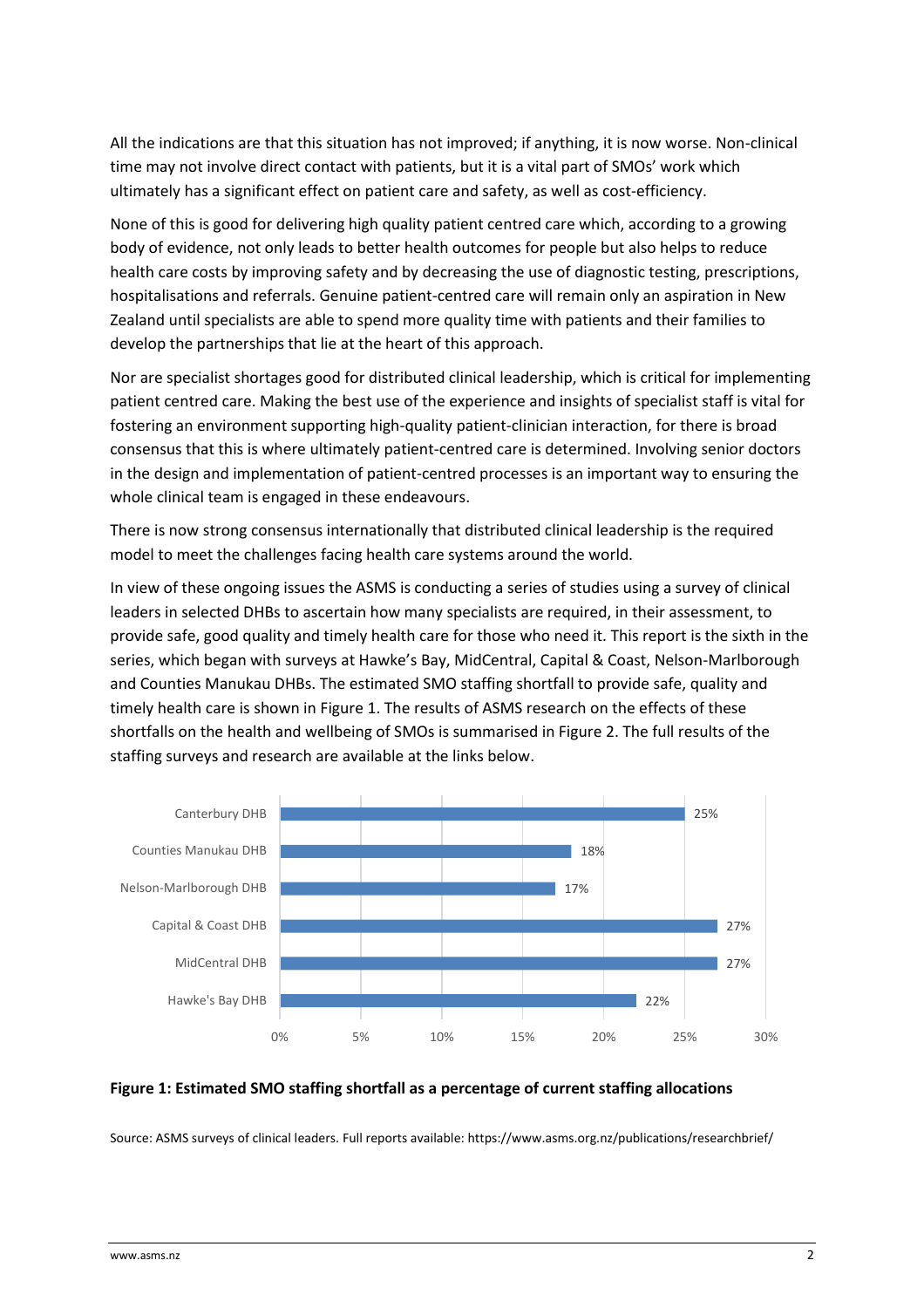

#### <span id="page-2-0"></span>**Figure 2: Indicators of the health and wellbeing of the senior medical workforce**

Source: ASMS research, published in *Health Dialogues*, available: https://www.asms.org.nz/publications/health-dialogue/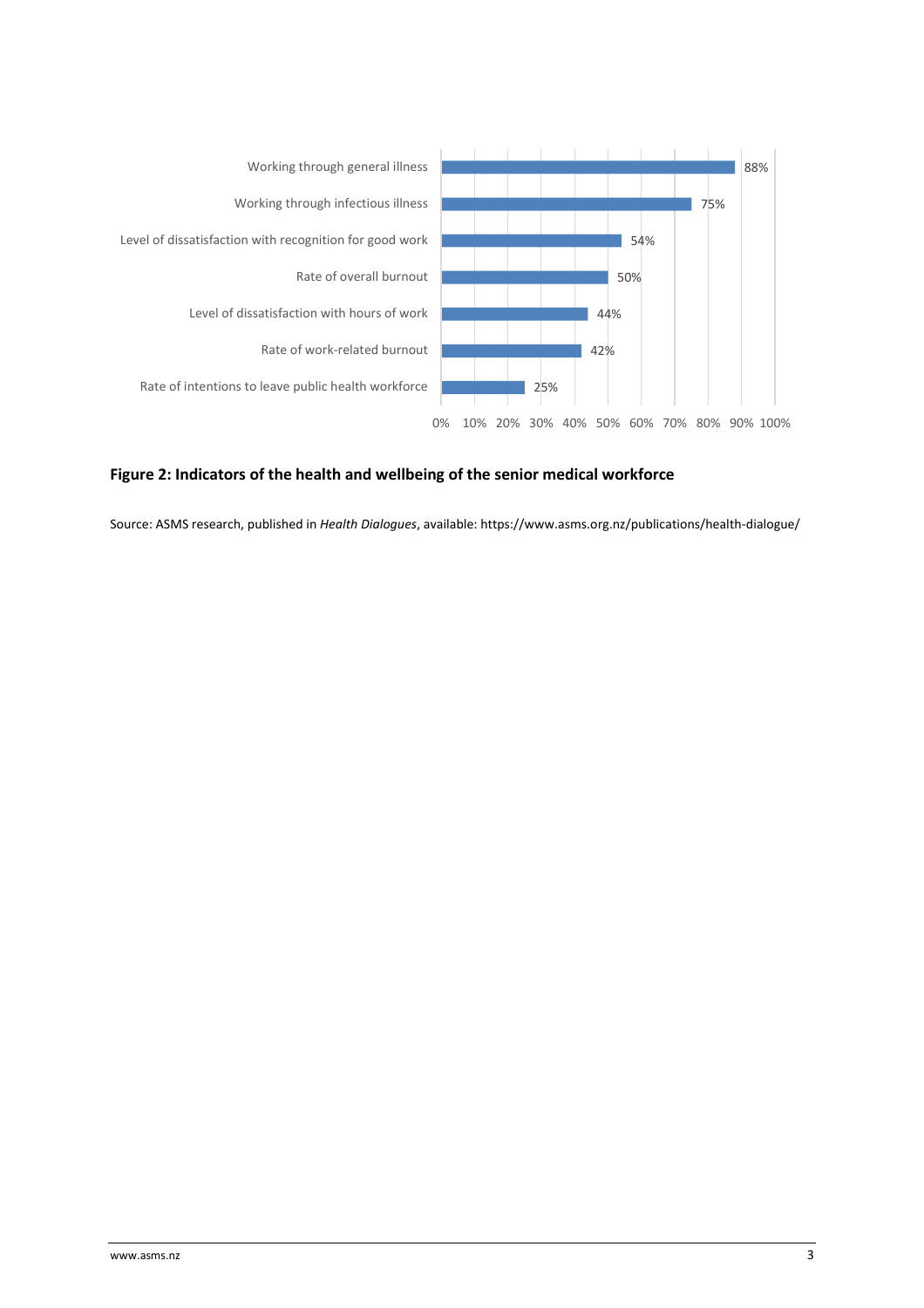#### **Contents**

| Figure 1: Estimated SMO staffing shortfall as a percentage of current staffing allocations 2     |
|--------------------------------------------------------------------------------------------------|
| Figure 2: Indicators of the health and wellbeing of the senior medical workforce  3              |
|                                                                                                  |
|                                                                                                  |
|                                                                                                  |
|                                                                                                  |
|                                                                                                  |
| How readily do you think SMOs are able to access the recommended 30% non-clinical time? 7        |
|                                                                                                  |
|                                                                                                  |
|                                                                                                  |
|                                                                                                  |
| Figure 5: Sufficient internal SMO cover to provide for training & mentoring, short-term sick,    |
| Figure 6: Sufficient access to locums or extra staff to enable full use of longer-term leave?  9 |
| Figure 7: Sufficient SMO FTEs to enable full use of appropriate leave-taking, non-clinical time, |
|                                                                                                  |
|                                                                                                  |
|                                                                                                  |
|                                                                                                  |
|                                                                                                  |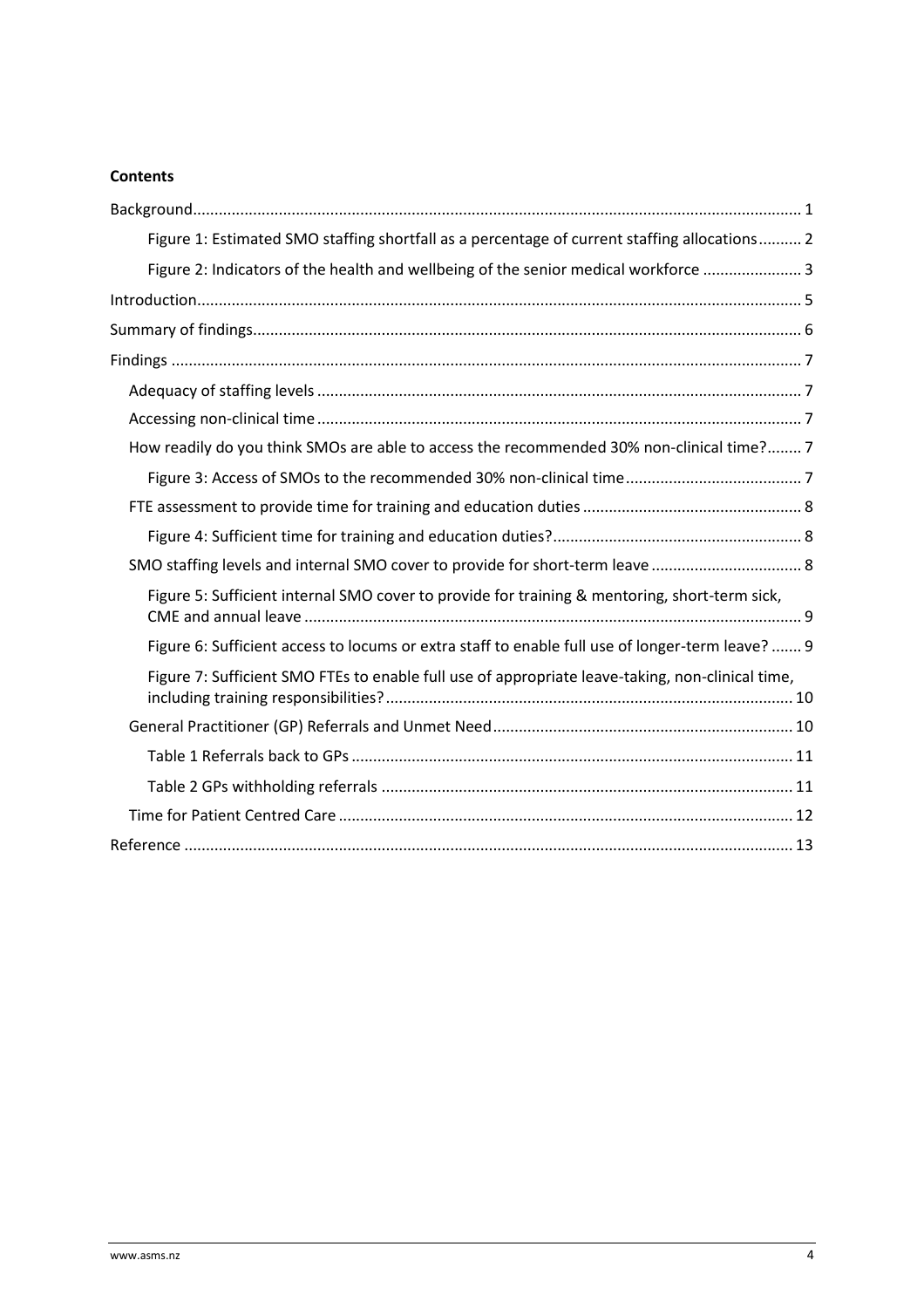### <span id="page-4-0"></span>**Introduction**

Through November and December 2017, the ASMS distributed an online questionnaire to clinical leaders with immediate responsibility for specialty services at Canterbury DHB, seeking their assessment on the adequacy of SMO staffing levels in their respective departments. For the purposes of this report they are referred to as 'Heads of Department' (HoDs). The analysis of their responses included a process to avoid any double counting. Responses were received from 28 of the DHB's 55 HoDs who were sent the survey. The questions sought the HoDs' estimates of staffing requirements to provide effective 'patient centred care', which involves, among other things, SMOs spending more time with their patients so they are better informed about their condition, their treatment, any treatment options, and benefits and risks. Patient-centred care has been shown to not only improve the quality of care and health outcomes for patients but also improve health service efficiency and cost-effectiveness.8

Questions also sought estimated staffing requirements to enable SMOs adequate access to nonclinical time and leave, both of which are crucial for providing safe and effective care. For example, the ASMS has previously reported on the high levels of 'presenteeism', where SMOs are turning up to work sick, in part because of insufficient short term sick leave cover.i

The aim of this study - and similar studies either currently underway or planned for other DHBs - is to highlight the effects that entrenched shortages of SMOs are likely to have on patient care. The data gathered will enable an objective assessment of the state of the SMO workforce and any resultant deficits which we hope will instil a greater sense of urgency in our health workforce planners to act on addressing workforce deficits.

Note: Due to requests for anonymity from some respondents to these surveys, we have aggregated responses rather than reported on individual departments.

 $\overline{a}$ 

<sup>i</sup> C Chambers*. Superheroes don't take sick leave*. Health Dialogue No 11, ASMS, November 2015.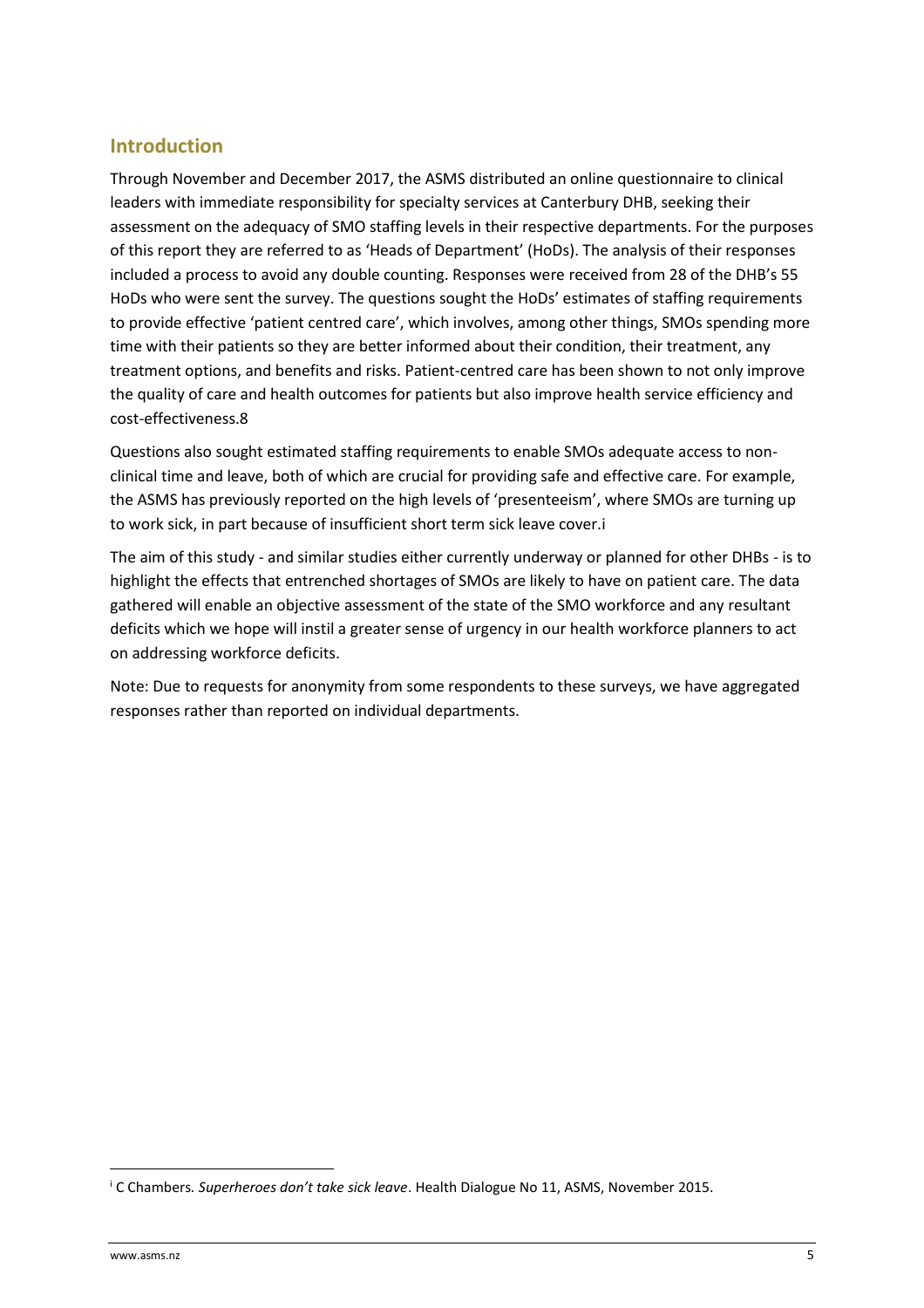## <span id="page-5-0"></span>**Summary of findings**

Of the 55 HoDs contacted for participation in this research, 28 responded (51%), representing approximately 32% (152.5 FTEs) of the SMO FTE workforce at CDHB.ii

19 HoDs (68% of respondents) indicated they had inadequate FTE SMOs for their services at the time of the survey.

Overall the HoDs estimated they needed 37.6 more FTEs – or 24.7% of the current SMO staffing allocations in their departments – to provide safe, quality and timely health care at the time of the survey.

Despite the estimated 37.6 FTE staffing shortfall, there were only 8 FTE vacancies at the time of the survey.

From the 28 HoD responses, 39% indicated their SMO staff are 'never' or 'rarely' able to access the recommended level of non-clinical time (30% of hours worked) to undertake duties such as quality assurance activities, supervision and mentoring, and education and training, as well as their own ongoing professional development and continuing medical education. 35% said non-clinical time was accessible 'sometimes' and 27% said 'often' or 'always'.

Half of HoDs (50%) felt their SMO staff had insufficient time to undertake their training and education duties.

On average, 41% believed there was inadequate internal SMO backup cover for short-term sick leave, annual leave, continuing medical education leave or for covering training and mentoring duties while staff were away. 47% of respondents believed internal backup cover was adequate.

62% responded that there was inadequate access to locums or additional staff to cover for long-term leave.

In an overall assessment of whether the current staffing level was sufficient for full use of appropriate leave taking as well as non-clinical time and training responsibilities, 77% of HoDs responded 'no'.

62% of respondents felt their staff had adequate time to spend with patients and their families to provide good quality patient centred care. Nearly a third (31%) believed their SMO staff did not have adequate time.

 $\overline{\phantom{a}}$ 

ii Based on a senior medical FTE data in District Health Board Employed Workforce Quarterly Report, 1 July to 30 September 2017. Available[: http://centraltas.co.nz/strategic-workforce-services/health-workforce](http://centraltas.co.nz/strategic-workforce-services/health-workforce-information-programme-hwip/)[information-programme-hwip/](http://centraltas.co.nz/strategic-workforce-services/health-workforce-information-programme-hwip/)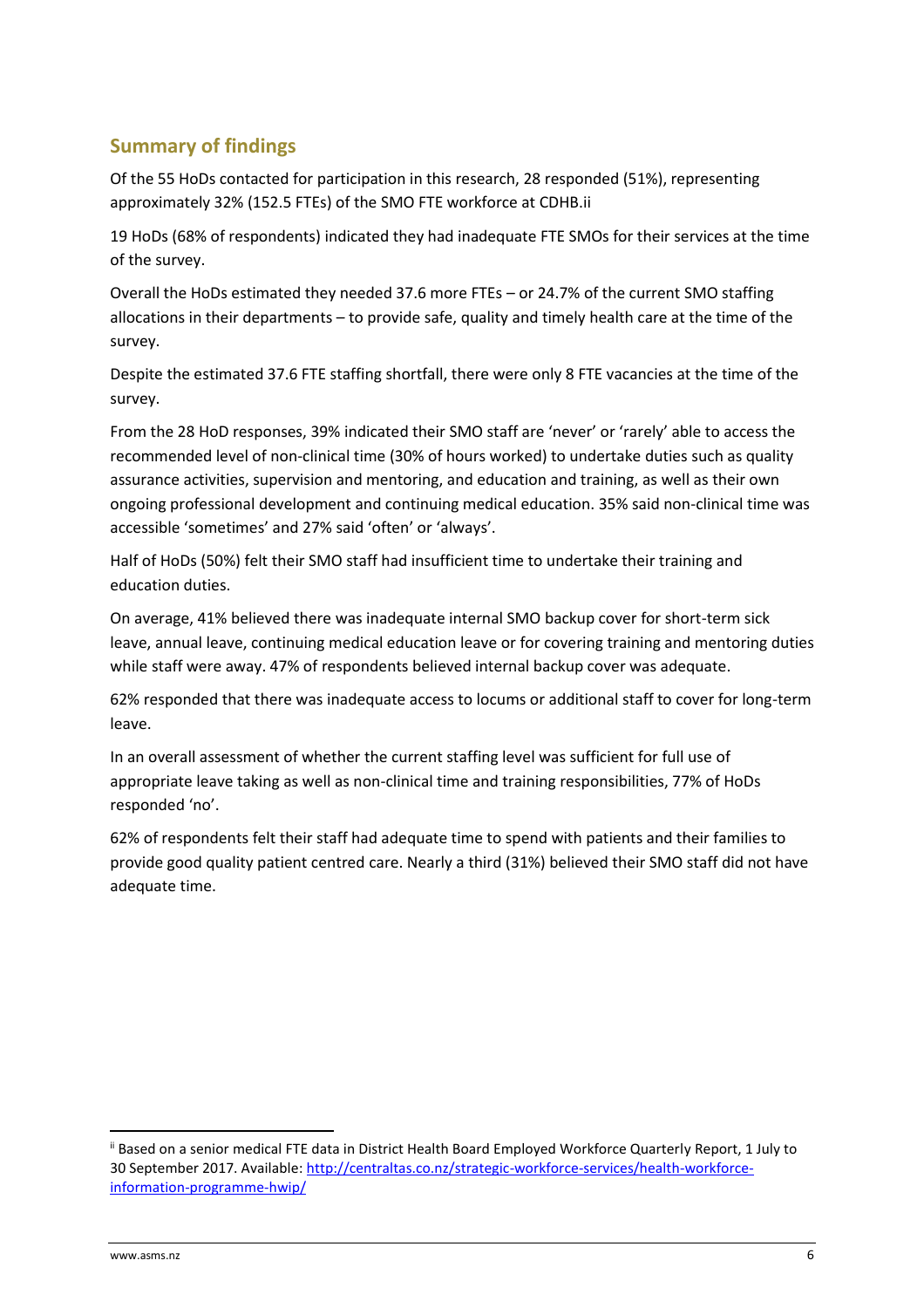## <span id="page-6-0"></span>**Findings**

#### <span id="page-6-1"></span>**Adequacy of staffing levels**

Nineteen of the 28 HoD respondents (68%) assessed they had inadequate FTE SMOs for their services at the time of the survey.

Overall, an estimated 37.6 more FTEs – or 24.7% of the current SMO staffing allocation in the 28 departments – were required to provide safe, quality and timely health care at the time of the survey.

Despite the estimated 37.6 FTE staffing shortfall, there were only 8.0 FTE vacancies at the time of the survey.

Respondents' comments frequently referred to clinical workload pressures.

#### <span id="page-6-2"></span>**Accessing non-clinical time**

The remainder of the survey assessed the views of HoDs concerning the ability of their senior staff to access non-clinical time, perform training and education duties and take leave of various types. The following section is broken down according to the questions asked in the survey.

#### <span id="page-6-3"></span>**How readily do you think SMOs are able to access the recommended 30% non-clinical time?**

As detailed in [Figure](#page-6-4) 3, 39% of respondents assessed that SMOs were 'rarely' or 'never' able to access their recommended 30% non-clinical time, while 35% estimated their staff are 'sometimes' able to access it, and 29% felt their staff 'often' or 'always'. Clinical demands encroaching on nonclinical time was a common theme in respondents' comments. One commented, "Most of our nonclinical time is spent checking lab results, dealing with referrals, triaging etc. These are all clinical duties." Another said access to non-clinical time was mostly restricted to 10% to 20% of duties.



<span id="page-6-4"></span>**Figure 3: Access of SMOs to the recommended 30% non-clinical time**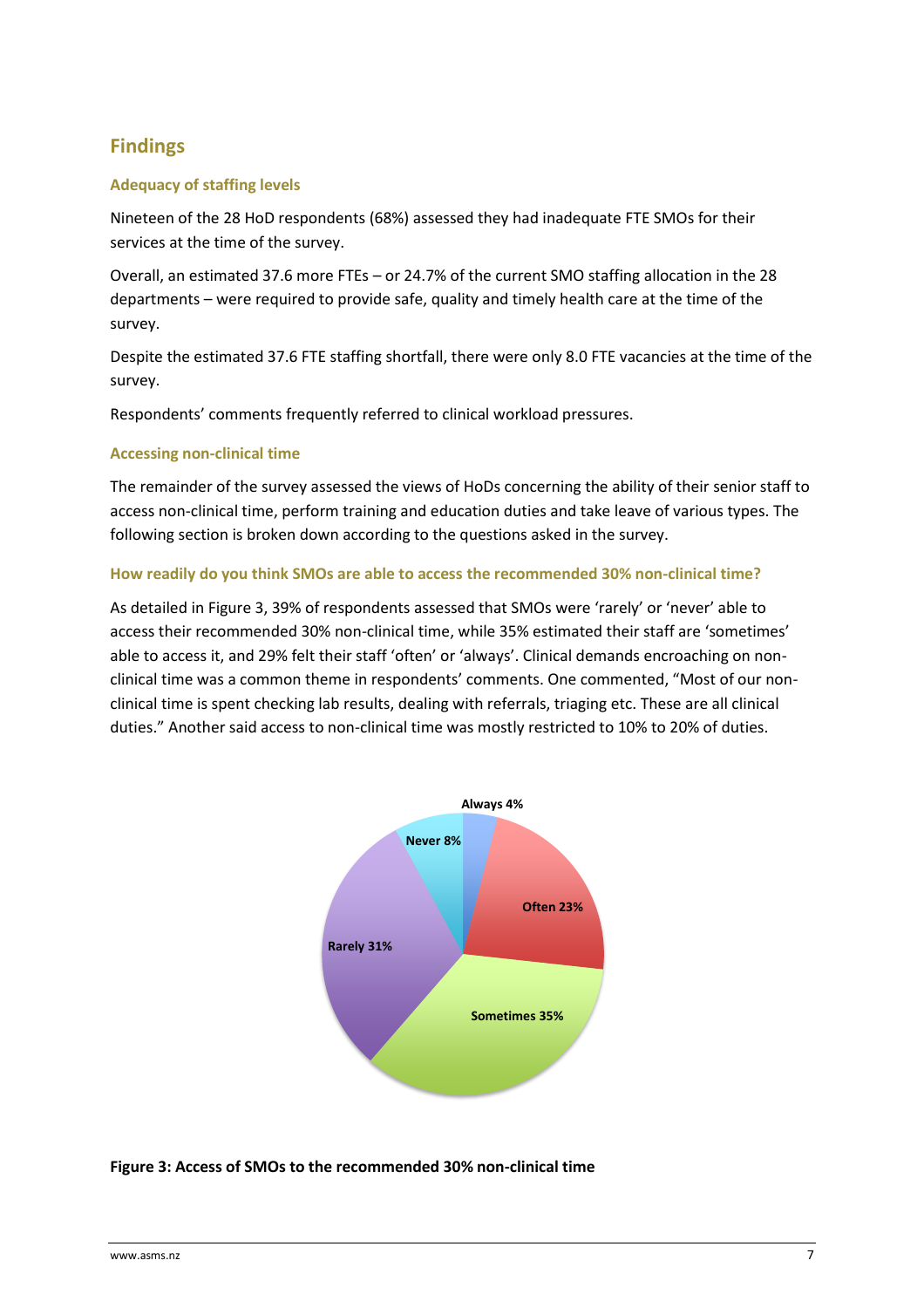#### <span id="page-7-0"></span>**FTE assessment to provide time for training and education duties**

The next question ascertained views on whether specialists had enough time to participate in the training and education of registered medical officers (RMOs) as recommended by the 2009 SMO and RMO commissions. As detailed in Figure 4, 50% 'disagreed' or 'or strongly disagreed' there was time for this, while 30% 'agreed' or 'strongly agreed'. One respondent commented: "Time available has not kept up with increasing requirements from MCNZ and Colleges."



#### <span id="page-7-1"></span>**Figure 4: Sufficient time for training and education duties?**

#### <span id="page-7-2"></span>**SMO staffing levels and internal SMO cover to provide for short-term leave**

On average, 41% indicated staffing levels were inadequate to allow for short-term sick leave, annual leave, continuing medical education leave or for covering training and mentoring duties while staff were away (Figure 5). On average, around a third (47%) 'agreed' or 'strongly agreed' staffing levels were adequate. Respondents' main comments concerned pressures with coping with clinical workloads when SMOs took leave. As one respondent said: "We cross-cover and that results in increased doctor stress...it is provided for, but at cost to the covering doctors." Another respondent said the lack of cover meant taking leave could only occur if clinics were cancelled. Some respondents spoke of the added difficulties with annual leave needs during school holidays, and others cited problems with accessing sabbatical leave. One respondent said they were still waiting to take sabbatical leave due in 2013.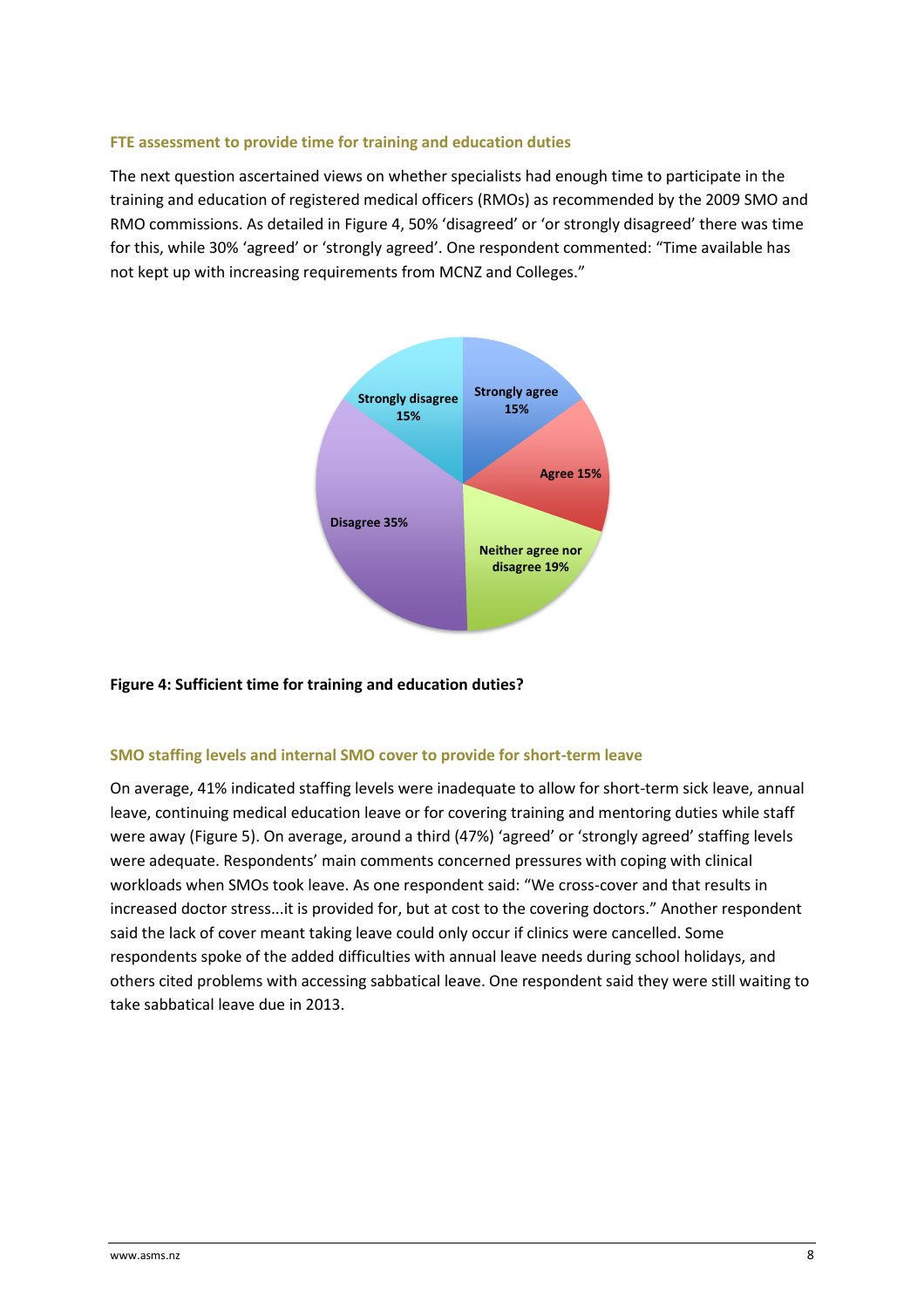

<span id="page-8-0"></span>**Figure 5: Sufficient internal SMO cover to provide for training & mentoring, short-term sick, CME and annual leave**

Similarly, the next section sought to ascertain whether HoDs felt that their access to locums or other staff was sufficient to assist with other types of longer-term leave, including parental, sabbatical and secondment leave. As detailed in Figure 6, 62% of respondents 'disagreed' or 'strongly disagreed' access to locums or extra staff was sufficient. 8% 'agreed' there was adequate access, while none 'strongly agreed'. Several respondents commented that locum cover was difficult to find; when locums were available, there was often no budget to pay for them. As one respondent commented: "[We are] reliant on semi-retired staff, which is not a long-term solution and not within the budget." Several respondents mentioned there was no locum cover for sabbaticals.



<span id="page-8-1"></span>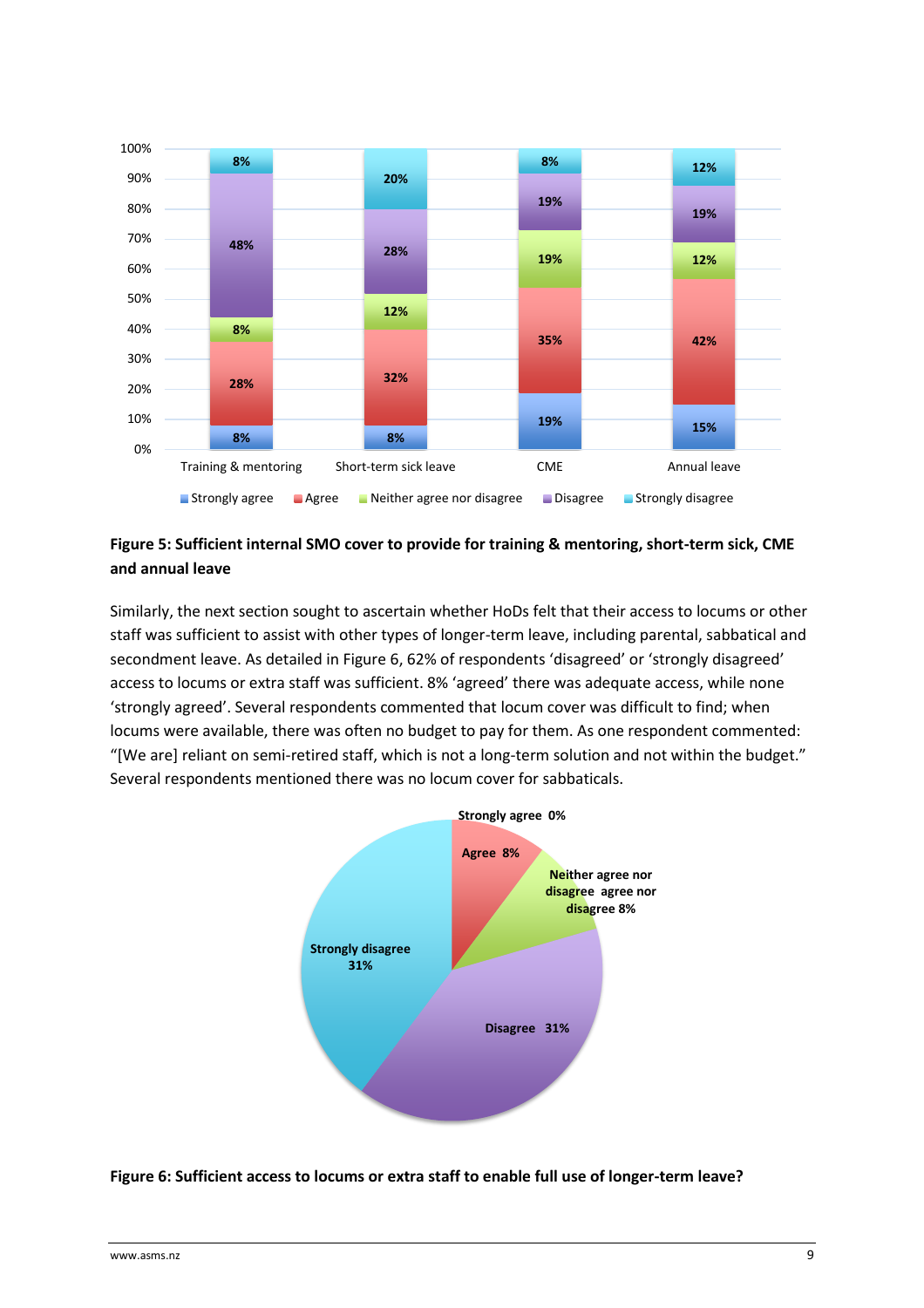The final question in this section sought an overall assessment of whether the current staffing level was sufficient for full use of appropriate leave taking as well as non-clinical time and training responsibilities. 77% of respondents answered 'no' (Figure 7). One respondent commented: "All areas are under some pressure, [there is] tension between protecting these conditions of employment versus constraints on service delivery and development." Some respondents singled out particular difficulties in finding adequate time for teaching and supervision duties.



#### <span id="page-9-0"></span>**Figure 7: Sufficient SMO FTEs to enable full use of appropriate leave-taking, non-clinical time, including training responsibilities?**

#### <span id="page-9-1"></span>**General Practitioner (GP) Referrals and Unmet Need**

The next area of enquiry focused on whether the specialties involved were actively referring patients back to GPs because they did not meet the DHB's treatment/financial thresholds, and whether or not they were aware of GPs holding back referrals in the first instance. As detailed in Tables 1 and 2, with respect to referrals back to GPs, half of respondents (50%) indicated their department did not refer patients back to their GPs; 21% said theirs did. 43% of HoDs believed GPs were not withholding referrals for first specialist assessments (FSAs), 7% believed they were, while 32% were unsure. Comments ranged from: "The vast majority of referrals is rejected," to "about 5%" of patients are referred back to their GP. One respondent commented: "There has been basically no or a very minimalistic service for many years/decades which puts GPs off as there is no point in referring anyway."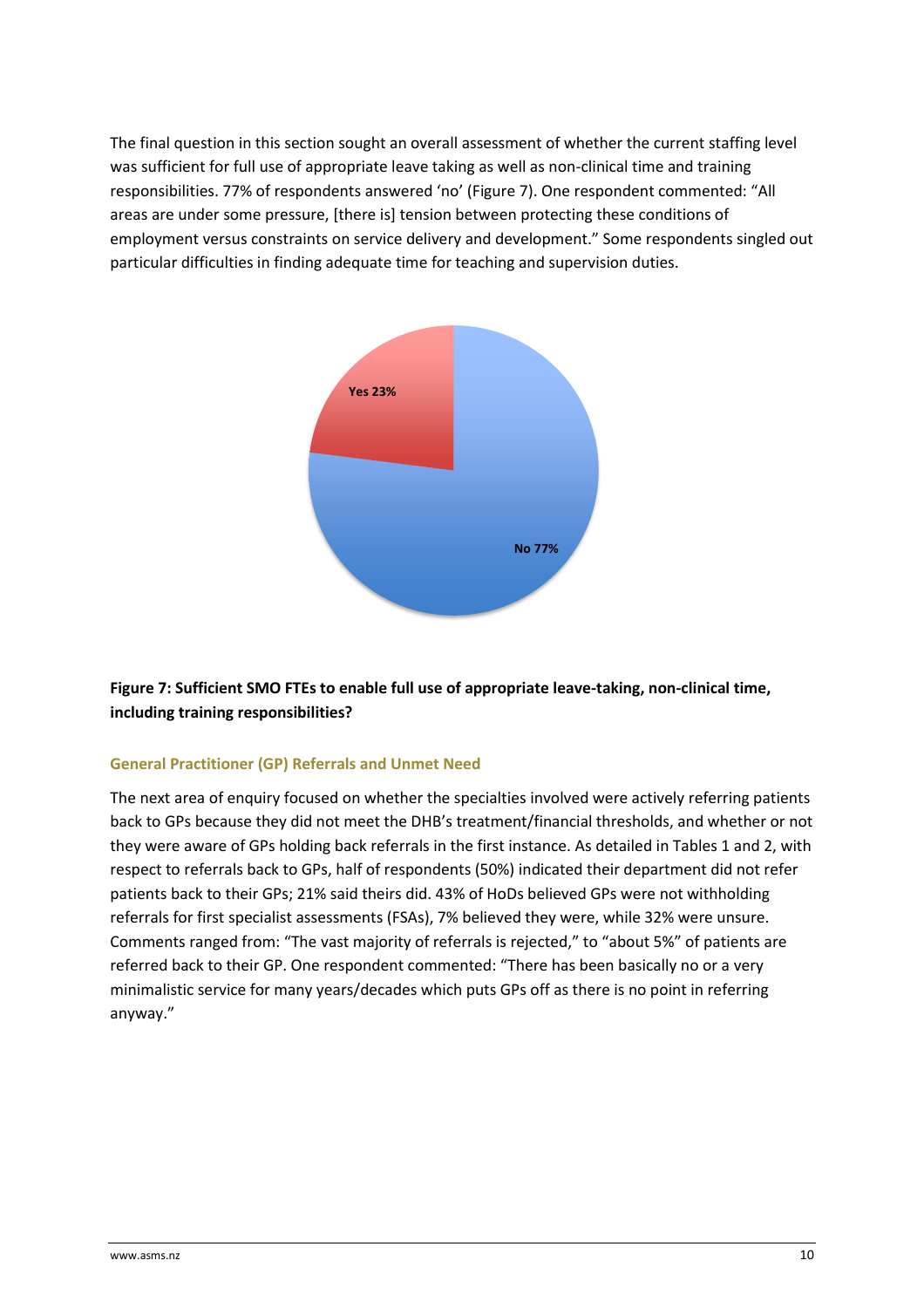#### <span id="page-10-0"></span>**Table 1 Referrals back to GPs**

**Does your area of responsibility refer patients back to their GP because they do not meet your DHB's treatment/financial thresholds, or would exceed waiting time limits, even though they would benefit from immediate treatment?**

| <b>Answer Options</b> | %  | n  |
|-----------------------|----|----|
| Yes                   | 21 | 6  |
| <b>No</b>             | 50 | 14 |
| <b>Unknown</b>        |    | າ  |
| <b>Not Applicable</b> | 21 | b  |

#### <span id="page-10-1"></span>**Table 2 GPs withholding referrals**

**From your contact with GPs do you think they are delaying or withholding referrals for first specialist assessments in your area of responsibility?**

| <b>Answer Options</b> | %  | $\mathsf{n}$ |
|-----------------------|----|--------------|
| Yes                   | 7  |              |
| <b>No</b>             | 43 | 12           |
| <b>Unknown</b>        | 32 | 9            |
| <b>Not Applicable</b> | 18 |              |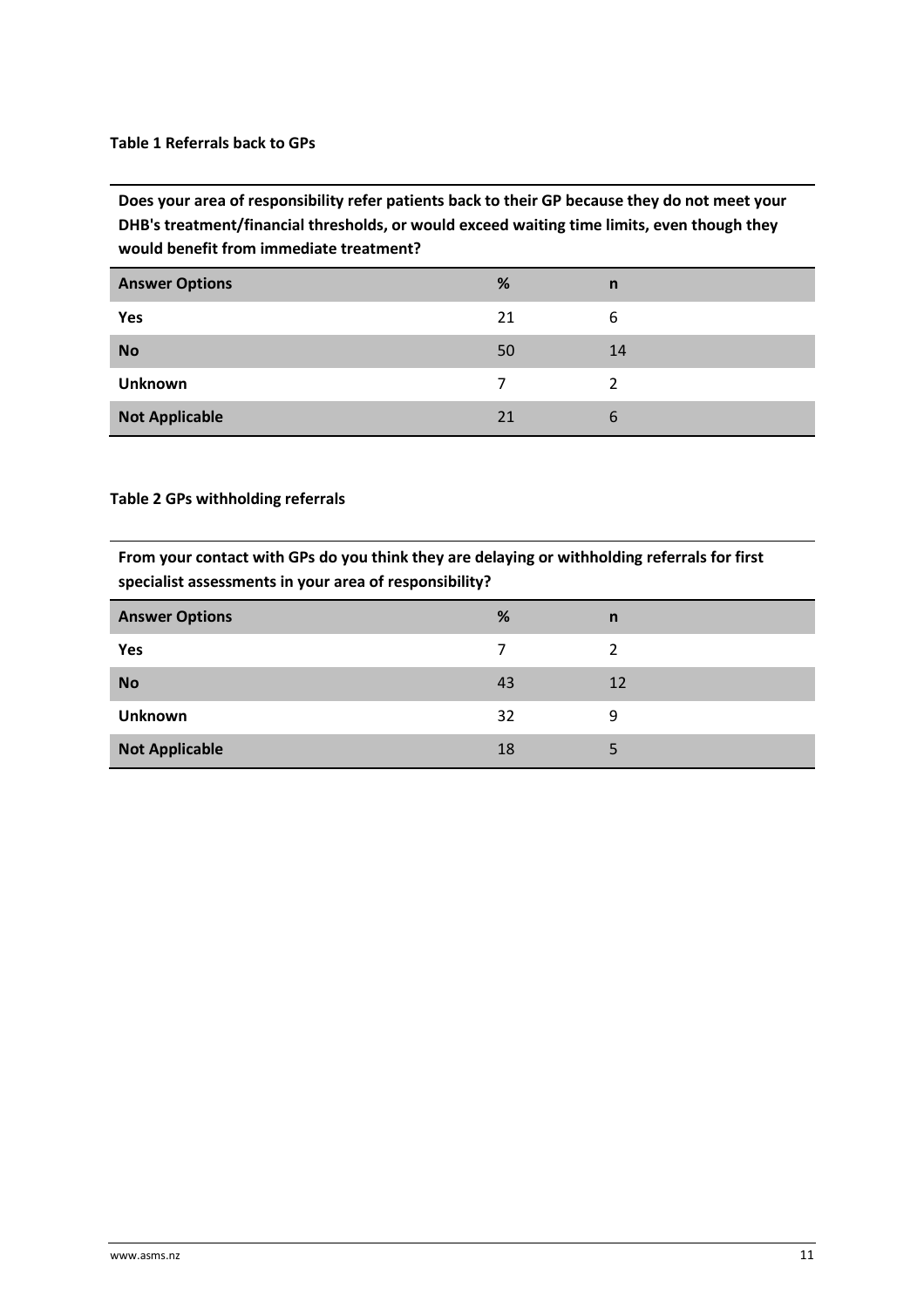#### <span id="page-11-0"></span>**Time for Patient Centred Care**

The final section of the survey queried whether HoDs believed their staff had adequate time to spend with patients and, where appropriate, their families to provide patient-centred care. As illustrated in Figure 8, most (62%) reported they believed their staff had time for quality patientcentred care; almost a third (31%) believed they did not. Some respondents commented on the time pressures due to heavy clinical workloads. For example: "Clinic appointment times are too short, and clinics often over-booked." A common theme among those who commented was that SMOs tended to ensure they had time for quality patient centred care at the expense of other duties. For example: "We make time often at the cost of nonclinical time." And: "I think docs tend to prioritise this over their other duties."



**Figure 8: Time for patients and their families?**